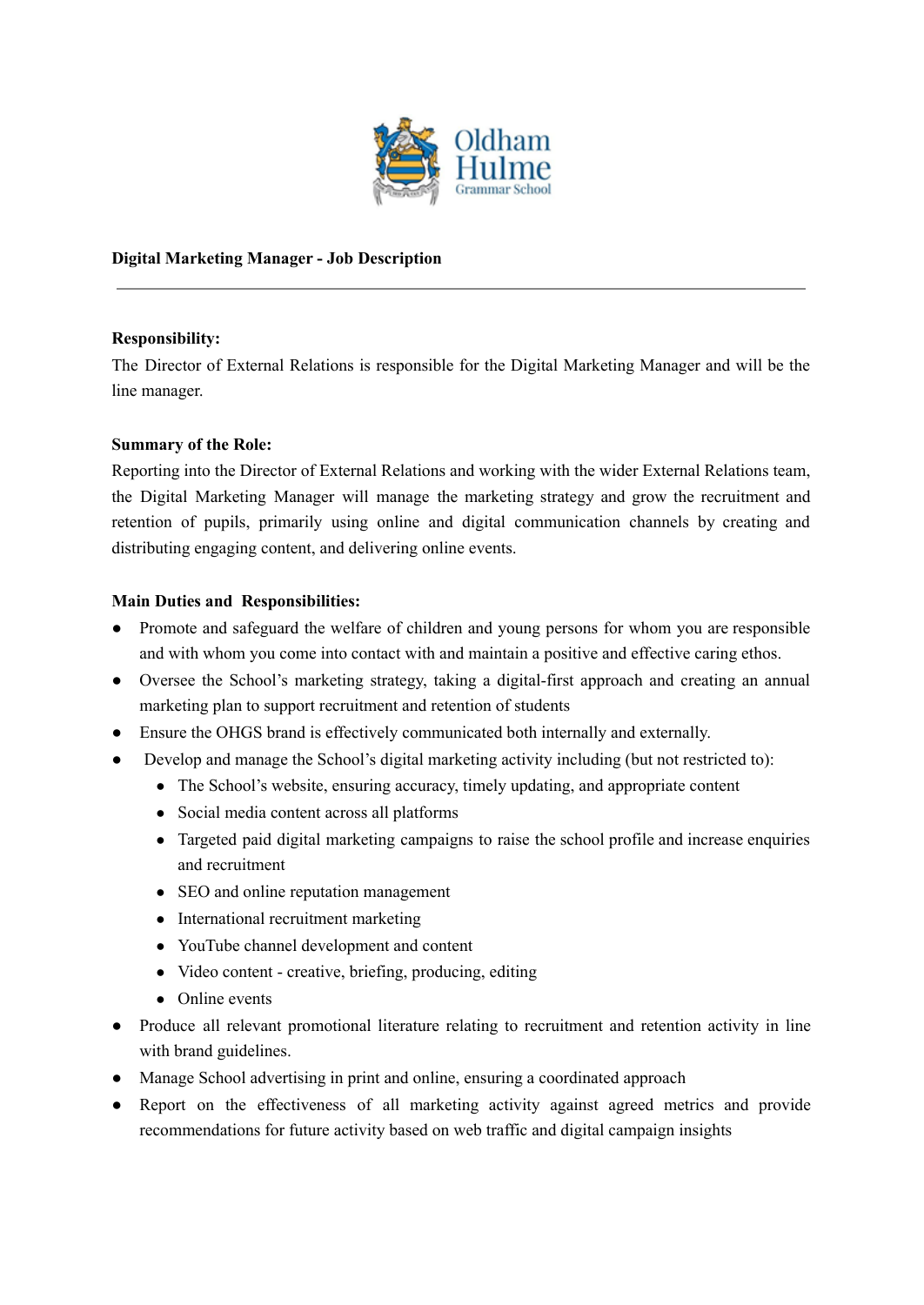- Work closely with the Admissions Officer and the Alumni and Development Manager to ensure all admissions events, taster days etc are communicated effectively via the appropriate channels.
- Support the Alumni and Development Manager in the production of digital content aimed at alumni
- Write copy for internal school publications, e.g. The Hulmeian
- Co-ordinate and write copy for all externally facing marketing activity including content and comment for local and national media
- Cultivate strong relationships across the school community to keep abreast of, and profile, the wide range of daily activities and accomplishments of the staff and students
- Work with colleagues across all areas of the school to develop a library of content to showcase the School, for use across all digital channels
- Be the first point of contact for photography across the School
- Develop strong working relationships with external suppliers, including designers, photographers, videographers, digital agencies and printers, providing clear briefs and project managing out-sourced services
- Keep abreast of industry best practice, including emerging digital trends and technologies
- Keep abreast of wider locality trends that may influence marketing activity, e.g. the closure of a nearby independent school, the opening of a new secondary school
- Keep abreast of internal trends that influence marketing activity, e.g. school years with availability
- Keep abreast of competitor marketing activity and make recommendations informed by this.

## **Health and safety**

- Reading and complying with the employers Health and Safety Policy both for their own protection and for all other employees, pupils and visitors on site.
- If suitably qualified, act as a first aider.

## **Child Protection**

The School is committed to safeguarding and promoting the welfare of children and young people and expects all staff and volunteers to share this commitment and may be expected to carry out the following duties:

- Child protection, discipline, health and safety
- Promoting and safeguarding the welfare of children and young persons for whom you are responsible and with whom you come into contact.

This role requires infrequent evening and weekend work to deliver events.

You may also be required to undertake such other comparable duties as the Director of External Relations requires from time to time.

**Reviewed: April 2022**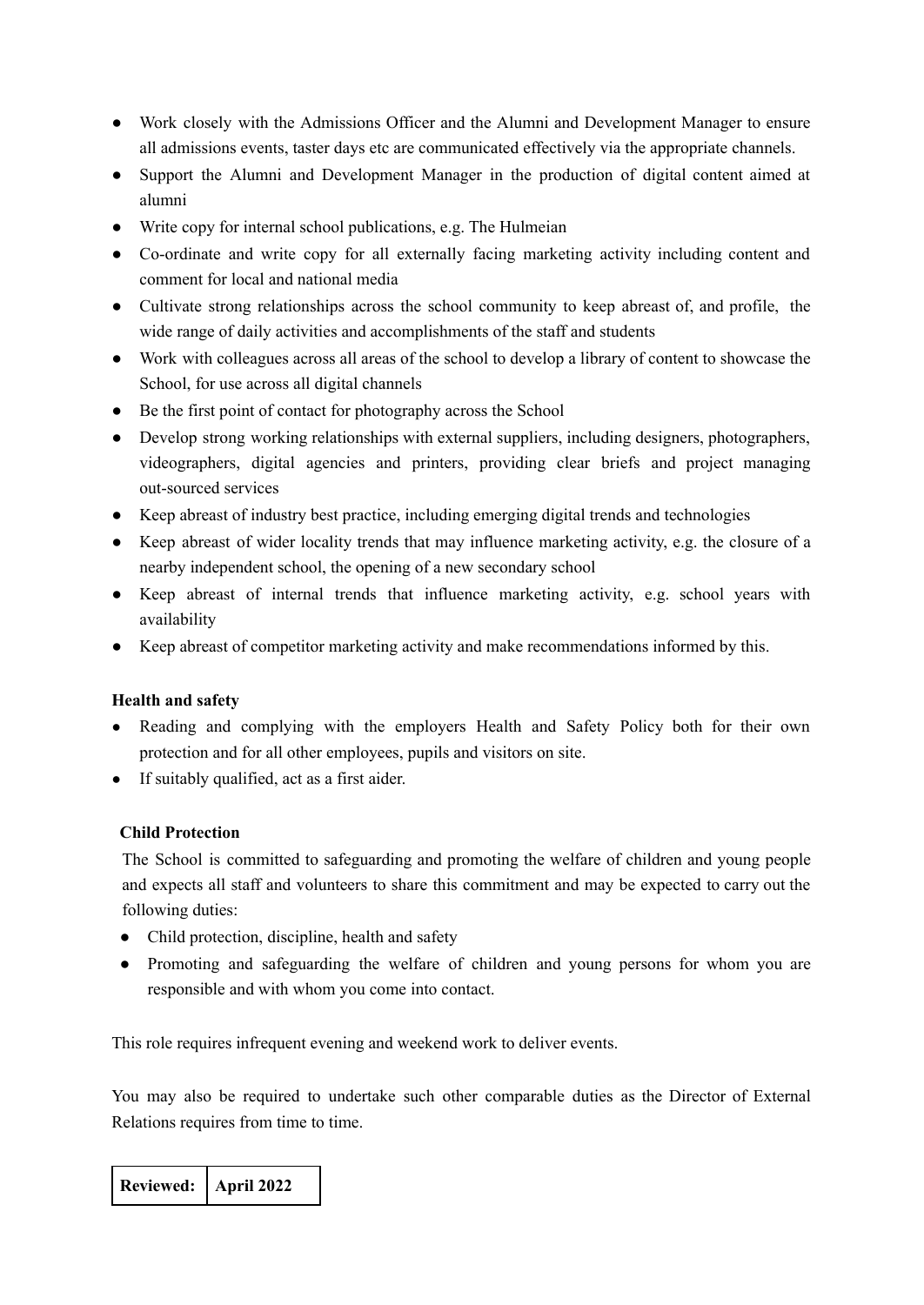

# **Digital Marketing Manager - Person Specification**

**The School is committed to safeguarding and promoting the welfare of children and young people and expects all staff and volunteers to share this commitment.**

|                   | <b>Essential</b>                                                                                                                                                                                                                                                                                                                                                                                                                                                                                                          | <b>Desirable</b>                                                                                                                                                                                 |
|-------------------|---------------------------------------------------------------------------------------------------------------------------------------------------------------------------------------------------------------------------------------------------------------------------------------------------------------------------------------------------------------------------------------------------------------------------------------------------------------------------------------------------------------------------|--------------------------------------------------------------------------------------------------------------------------------------------------------------------------------------------------|
|                   |                                                                                                                                                                                                                                                                                                                                                                                                                                                                                                                           |                                                                                                                                                                                                  |
| Qualifications    | GCSE Grade C (or equivalent) or<br>$\bullet$<br>above in English and Maths<br>Good communication skills<br>$\bullet$<br>Creative and presentational skills                                                                                                                                                                                                                                                                                                                                                                |                                                                                                                                                                                                  |
| <b>Experience</b> | Significant experience in a digital<br>$\bullet$<br>marketing role<br>Experience of managing<br>content<br>$\bullet$<br>across multiple social media channels<br>Experience of SEO, Google Analytics,<br>$\bullet$<br>Google Ad words, paid social media<br>and<br><b>CMS</b><br>campaigns<br>systems,<br>FaceBook Ads Manager, Twitter Ads<br>and LinkedIn Advertising                                                                                                                                                   | Experience<br>Adobe<br>Suite<br>using<br>$\bullet$<br>including InDesign, Premier Pro and<br>Photoshop, or similar<br>Experience planning and hosting<br>$\bullet$<br>online events and webinars |
| <b>Skills</b>     | Demonstrate excellent communication<br>$\bullet$<br>skills, both verbal and written<br>Ability to create and re-purpose<br>engaging and creative content for<br>multiple communication channels<br>Ability to use a variety of data sets to<br>influence campaign planning and<br>management<br>Attention to detail<br>Proficient user of CMS systems<br>(current website is on Wordpress)<br>Confident user of Google Drive and<br>other Google products<br>Excellent time<br>management<br>and<br>organisational skills | Photography and Videography skills<br>$\bullet$<br>Graphic design skills<br>$\bullet$                                                                                                            |